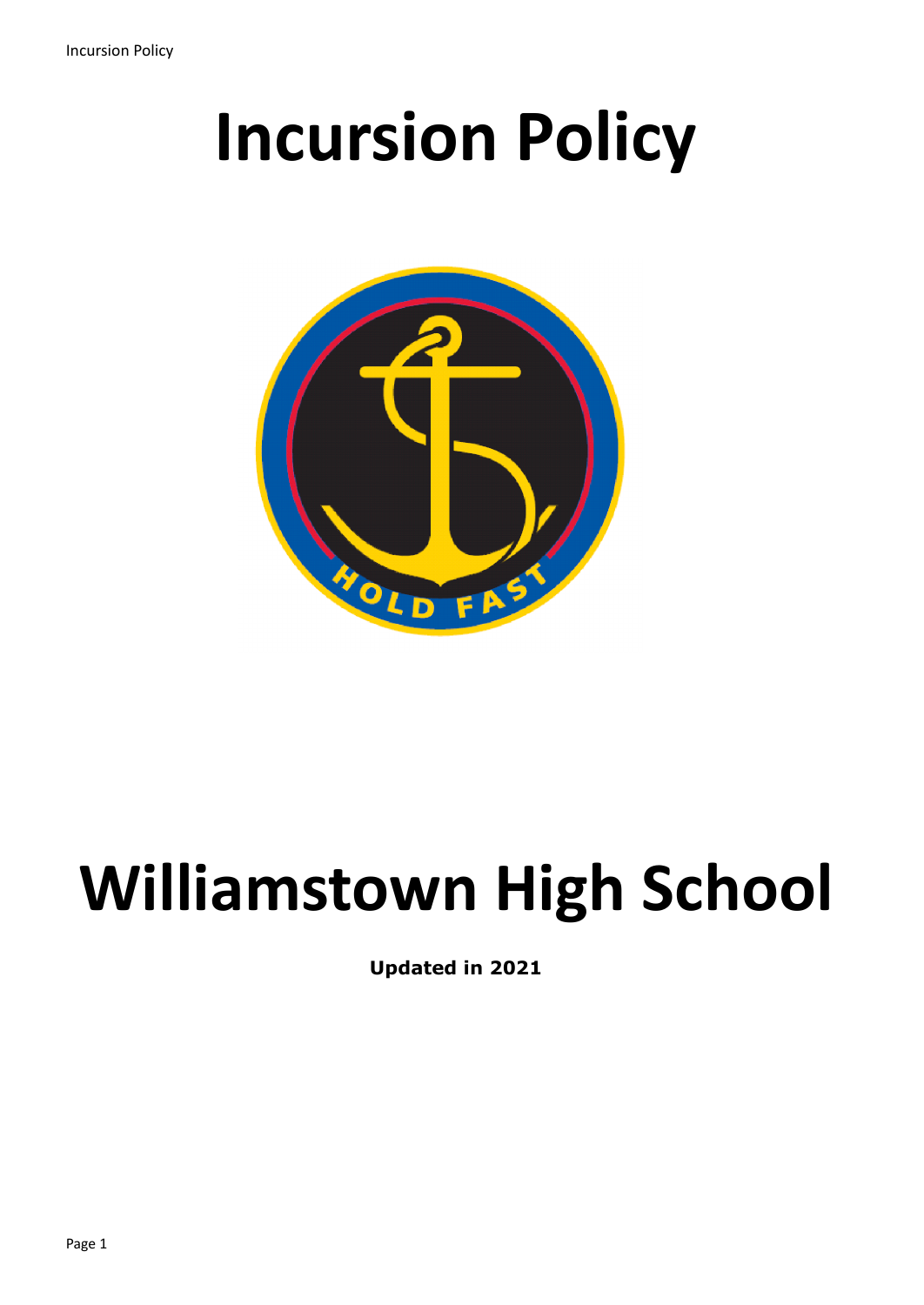### **Incursion Policy**

#### **1. Rationale**

The incursion program enables students to further their learning by complementing classroom lessons with experts and resources from outside the immediate school community. Incursions complement, and are an important aspect of the educational programs offered at our school. An incursion is an activity that involves school visitors who provide a performance, lesson or service for students.

#### 2. **Purpose**

To reinforce, complement and extend the learning opportunities beyond the classroom. To develop an understanding that learning is not limited to school and teachers, and that valuable and powerful learning is often achieved with other people and experiences.

#### 3. **Implementation**

All incursions must be approved by the Assistant Principal or Principal.

Staff wishing to organise an incursion must complete an incursion proposal form and lodge this for approval. All incursions must be approved in a timely process prior to running.

Where an incursion approval form has not been submitted, that incursion will not run, unless special circumstances are pending. This decision will be made by the Principal or Assistant Principal who will consider the educational outcome of the incursion as well as the impact on the school for the proposed date.

The Principal or Assistant Principal must approve incursions to ensure they are cost neutral and that they complement the curriculum and comply with all DET requirements.

#### **4. Specific procedures**

All incursions will be attended by school staff to ensure appropriate supervision of students at all times. In the event of an accident or emergency the teacher in charge will be responsible for the administration of first aid, and will contact parents as appropriate. In the event that parents cannot be contacted, the teacher in charge will follow first aid and emergency policies as set out by the school.

All efforts will be made not to exclude students simply for financial reasons. Parents experiencing financial difficulty, who wish for their children to attend an incursion, are invited to discuss alternative arrangements with the Business Manager. Decisions relating to alternative payment arrangements will be made by the Business Manager in consultation with the appropriate staff, on an individual basis.

All families will be given sufficient time to make payments for incursions. Parents will be provided with permission forms and incursion information clearly stating payment finalisation dates. Student payments not finalised prior to the incursion will not be allowed to attend unless alternative payment arrangements have been organized with the Business Manager.

Office and teaching staff will be responsible for managing and monitoring the payments made by parents and will provide organising teachers with detailed records on a regular basis.

A designated "Teacher in Charge" will coordinate each incursion and ensure any visitors obtain a Working With Children Check who have direct contact with our students as part of their work e.g. speaking to our students as part of a workshop. Direct contact is face-to-face, physical, written, oral or electronic contact.

The Teacher in Charge must provide the front office and staff (via email) with a final student list. This list must also include the location of students not involved in the incursion.

Students not attending the incursion will be provided with suitable alternative activities.